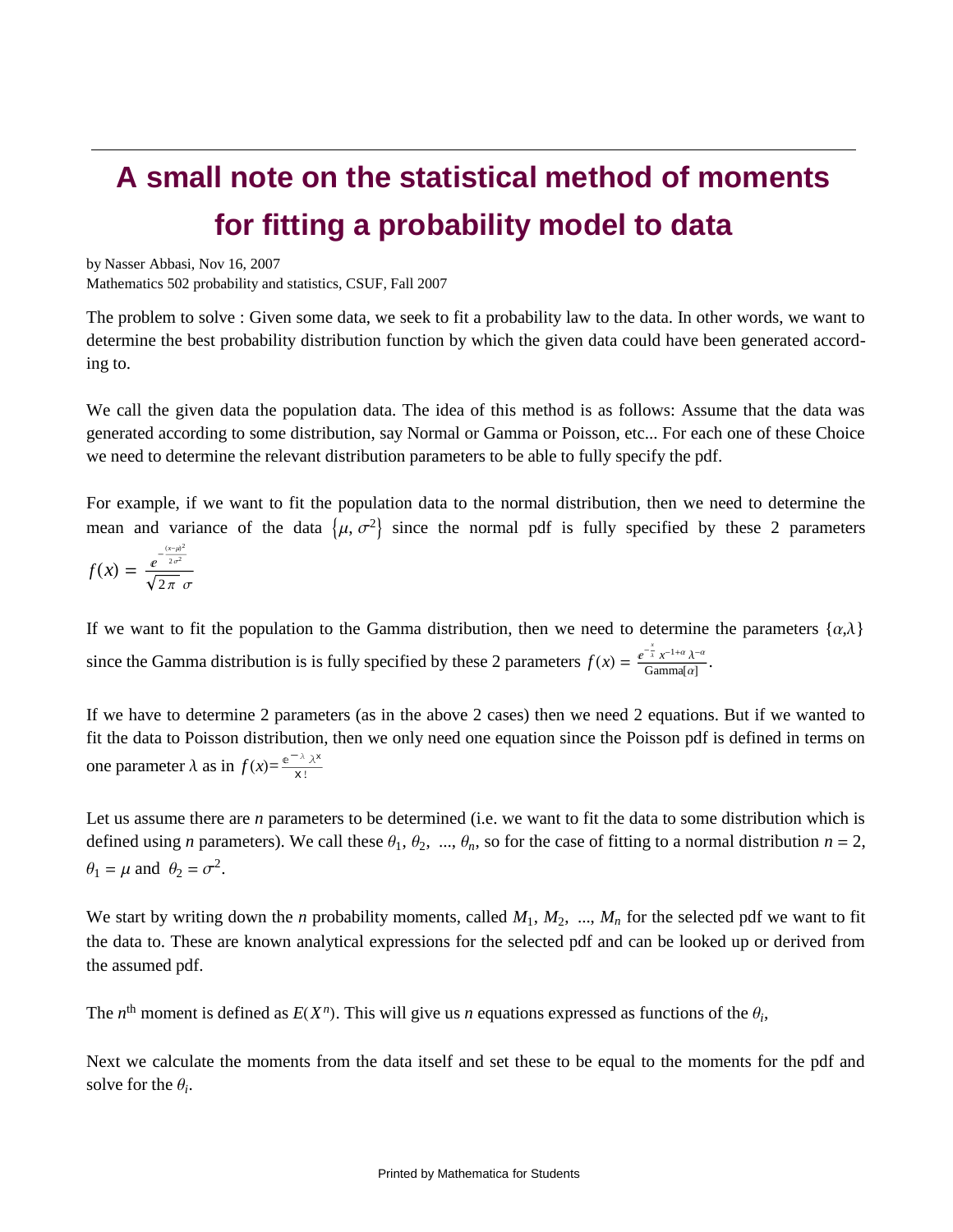An example will help. Suppose to want to fit the data to a normal distribution, then we know that the first moment is given by  $M_1 = E(X^1) = \mu$  and that the second moment is given by  $M_2 = E(X^2) = \sigma^2 + \mu^2$ . . So now we have 2 equations in 2 unknowns

$$
\begin{pmatrix} M_1 \\ M_2 \end{pmatrix} = \begin{pmatrix} \mu \\ \sigma^2 + \mu^2 \end{pmatrix}
$$
 (1)

It is easier to re - write the above as follows

$$
\left(\frac{\mu}{\sigma^2}\right) = \left(\frac{M_1}{M_2 - M^2_1}\right) \tag{2}
$$

Now we determine an estimate for *M*1 and *M*2 from the data, or the sample, and substitute in the above and solve for  $\mu$  and  $\sigma^2$ 2

$$
M_1 = \bar{X} = \frac{1}{N} \sum_{i=1}^{N} X_i
$$
  
\n
$$
M_2 = \text{Var}(X) + E(X)^2 = \frac{1}{N} \sum_{i=1}^{N} (X_i - \bar{X})^2 + \bar{X}^2
$$
\n
$$
{}^{2}
$$
\nThe example of the original line, we have written as  $\hat{A}$  and  $\hat{A}$ .

Now using (3) we solve (2)  $\,\mu$  and  $\sigma^2$ . These will be estimated values. Hence written as  $\hat\mu$  and  $\hat\sigma$ 

Hence the solution from above gives an estimate of the pdf parameters from the data itself. We can now plot this selected pdf using the calculated parameters on top of the histogram of the data and see how good the fit is. If the fit is not good, we can try to fit the data to a different distribution.

This is another example, suppose we have data we want to fit to a Gamma distribution, hence we know that for a Gamma distribution  $M_1 = E(X) = \frac{\alpha}{\lambda}$  and that  $M_2 = E(X^2)$  $\frac{\alpha}{\lambda}$  and that  $M_2 = E(X^2) = \frac{\alpha(\alpha+1)}{\lambda^2}$  hence we have

$$
\begin{pmatrix} M_1 \\ M_2 \end{pmatrix} = \begin{pmatrix} \frac{\alpha}{\lambda} \\ \frac{\alpha(\alpha+1)}{\lambda^2} \end{pmatrix}
$$
 (4)

It is easier to re - write the above as follows

$$
\left(\begin{array}{c} \alpha \\ \lambda \end{array}\right) = \left(\begin{array}{c} \frac{M^2_1}{M_2 - M^2_1} \\ \frac{M_1}{M_2 - M^2_1} \end{array}\right) \tag{5}
$$

Now using (5) we solve for  $\alpha$  and  $\lambda$  using the calculated values for  $M_1$  and  $M_2$  from the data as shown in (3).

# **Numerical example**

In these examples I will first generate random data (the population) from known distributions then take a small random sample from the data (with replacement), then use the method of moments above to estimate the parameters of the population (which is of course known in this case) and fit the found parameters on the population histogram to see how good the fit it.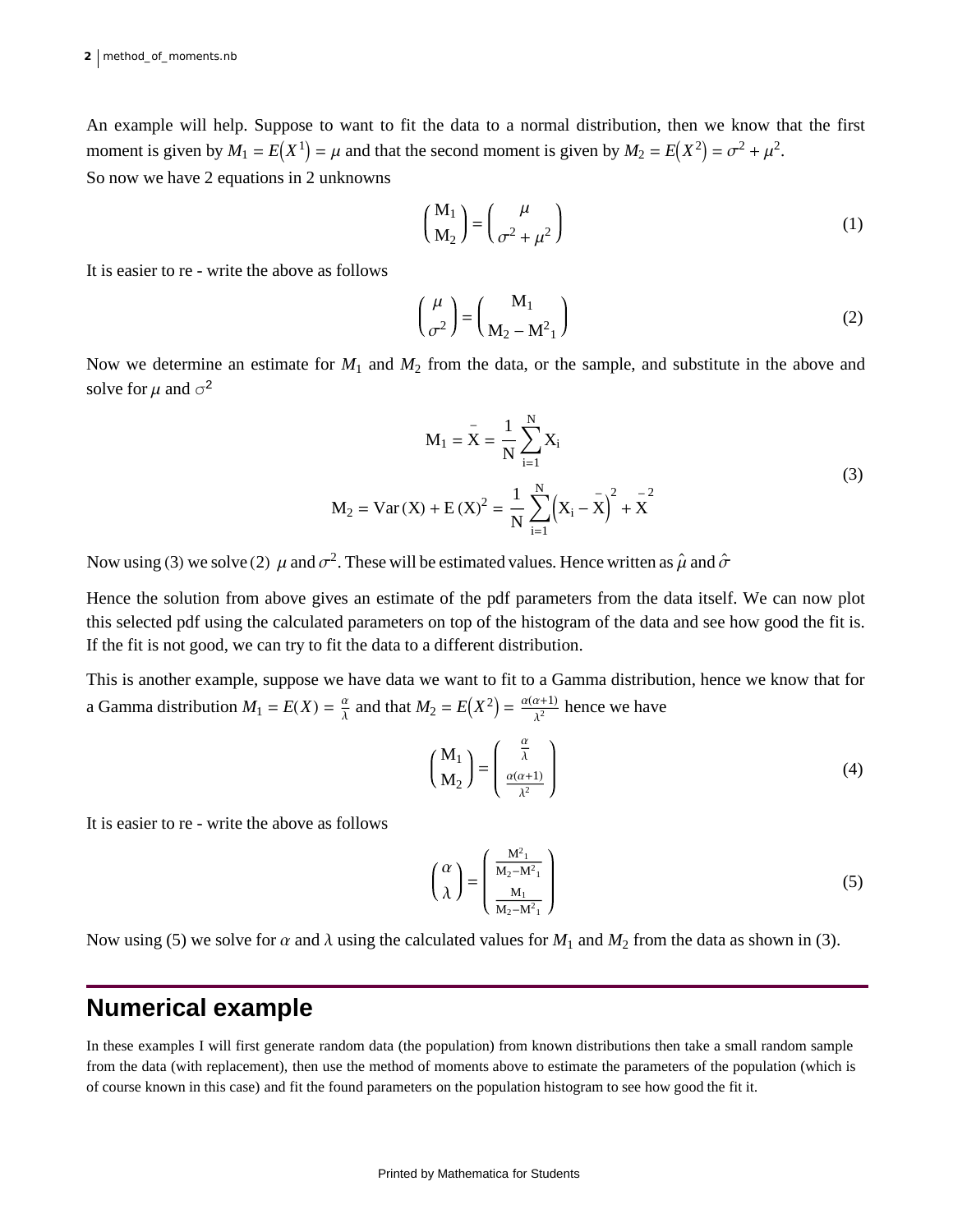## **Example 1, fitting to normal**

#### **Using real data**

This data is the annual precipitation in Seattle (I think) for the years 1863 to 1999, it was downloaded from http://www.seattlecentral.edu/qelp/sets/049/049.html.

First load the data, and do histogram on it, then try to fit a normal distribution on it and see how good the fit is.

Load the data



Display few lines of data

```
\ln[5] := TableForm [data [[1 ;; 10, All]],
       TableHeadings → {None, {"year", "annual rain\nin inches"}}]
```
Out[5]//TableForm=

|           | year annual rain |
|-----------|------------------|
|           | in inches        |
|           | 1863 46.31       |
|           | 1864 38.42       |
|           | 1865 49.65       |
|           | 1866 41.51       |
|           | 1867 49.94       |
|           | 1868 48.43       |
|           | 1869 45.41       |
|           | 1870 48.62       |
|           | 1871 48.84       |
| 1872 43.9 |                  |

Decide on numbers of bins, and make histogram

```
In[6]:= nBins = 25;
      gz = nmaMakeDensityHistogram@dataPAll, 2T, nBinsD;
      gpz = GeneralizedBarChart@gz, BarStyle ® White, ImageSize ® 450D;
```
Calculate first and second moments of data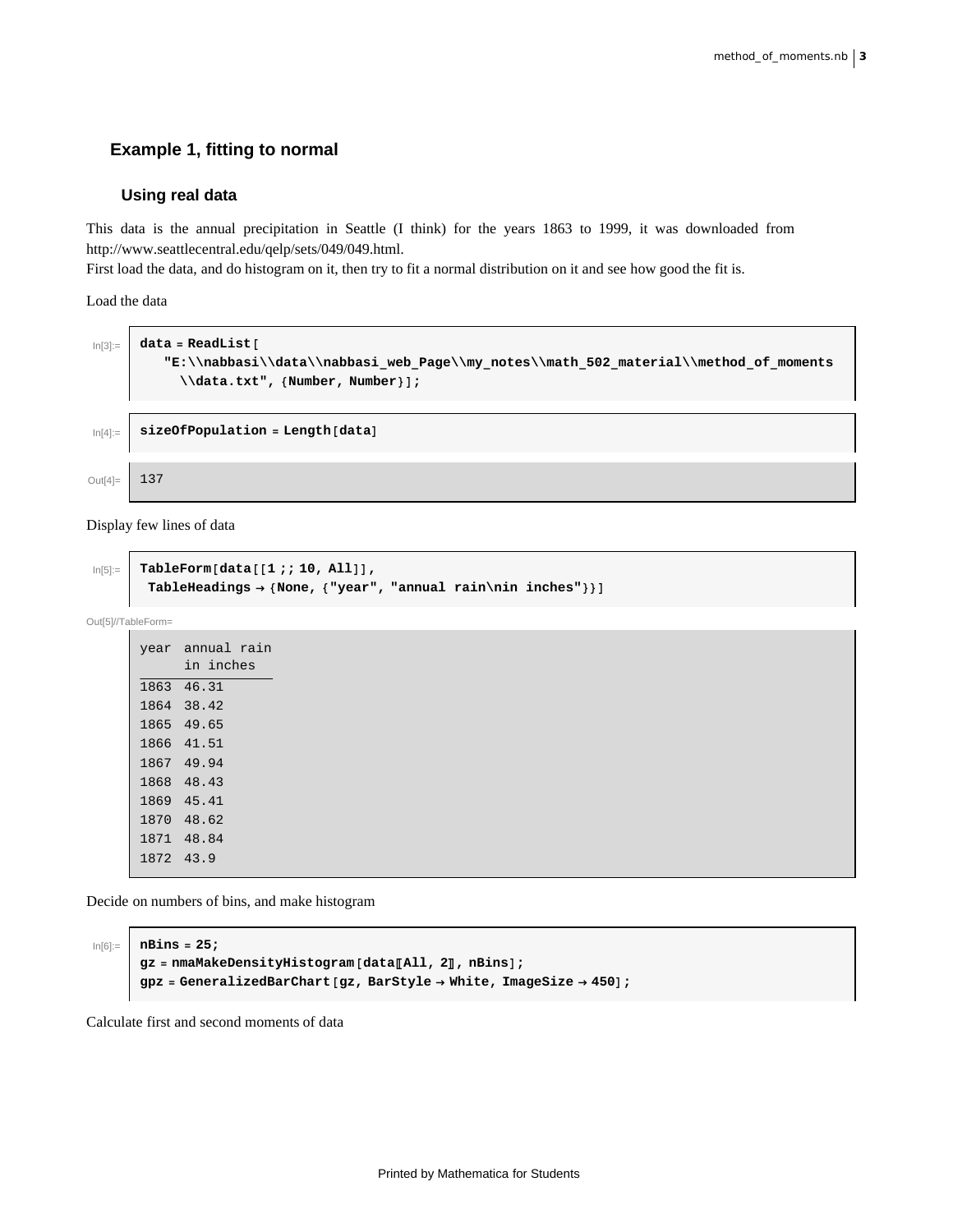```
In[9]:= H*sampleSize=30;*L
        sample = data[[All, 2]];
       m1 = Mean[sample];
       m2 = \text{Variance}[\text{sample}] + \text{Mean}[\text{sample}] \cdot 2;
```
Estimate data parameters. Solve the method of moments equations (this solves equations (2) above)

```
ln[12] := eq1 = \muEstimate == m1;
         eq2 = varEstimate == m2 - m12;
         sol = First@Solve [{eq1, eq2}, {\muEstimate, varEstimate}]
         \mu = \muEstimate \ell. sol;
         \sigma = \sqrt{\text{varEstimate}/\cdot \text{sol}};
Out[14]= \left[\right. {\muEstimate \rightarrow 41.4796, varEstimate \rightarrow 42.5692}
```
Plot the fitted PDF using the above estimated parameters

```
\ln[17]:=\int p1 = \text{Plot}[\text{PDF}[\text{NormalDistribution}[\mu, \sigma], x], \{x, \mu - 3\sigma, \mu + 3\sigma\}, \text{PlotStyle} \rightarrow \{\text{Red, Thick}\}]\text{;}Show@8gpz, p1<,
           PlotLabel ® "Annual rain over Seattle in inches. Fitting Normal distribution on data
                 using\omega of moments to estimate PDF parameters\nEstimated \mu = \omegaTOString\lbrack \mu \rbrack \leftrightarrow "\tEstimated \sigma="\leftrightarrow ToString\lbrack \sigma \rbrack, AxesLabel \rightarrow{"Annual rain in inches", "PDF"}]
```


#### **Using Random data**

Make some random data from Normal and plot its histogram (see appendix for function to make histogram)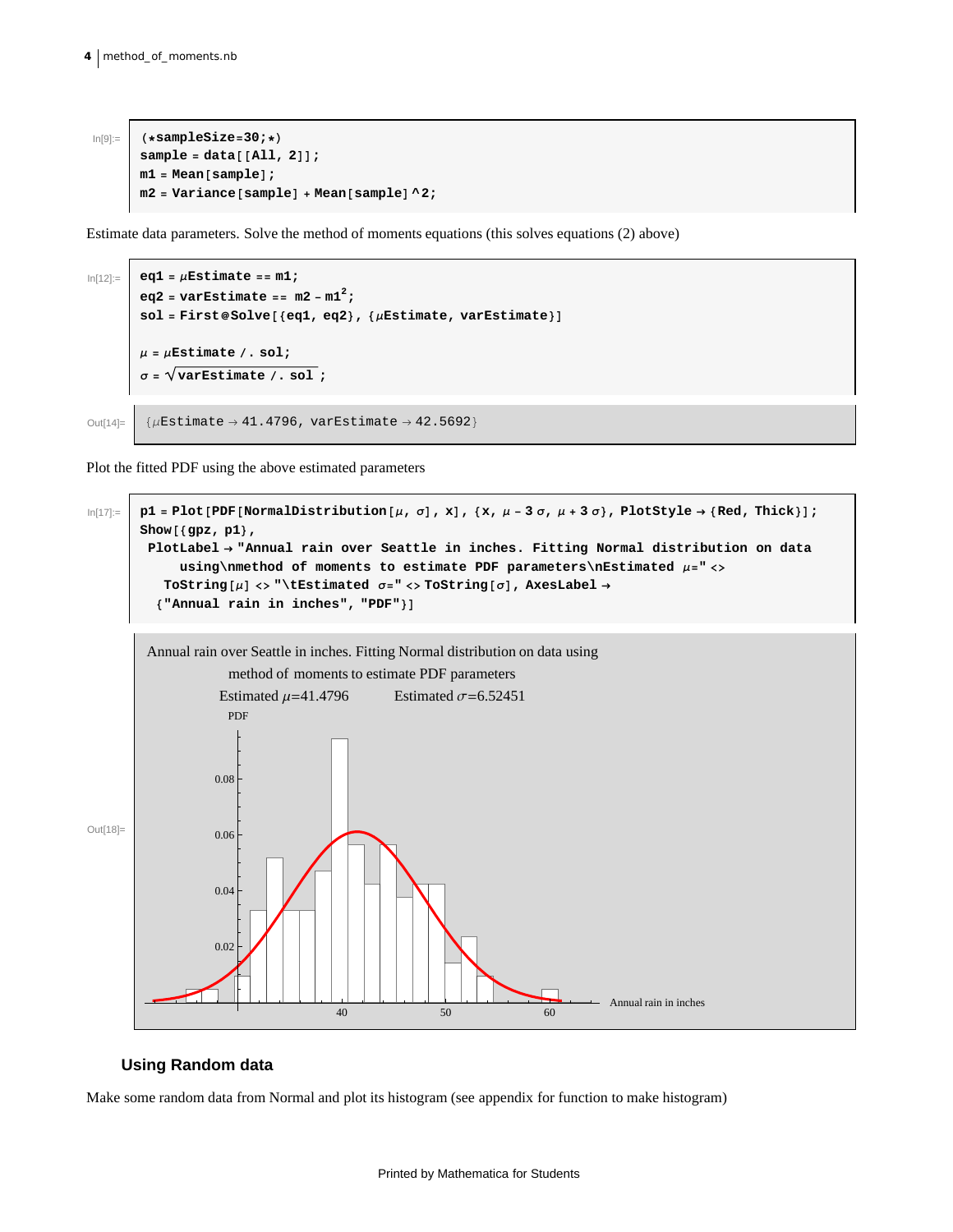```
In[19]:= sizeOfPopulation = 10 000; nBins = 100;
       μ = 1; σ = 2;population = \text{Table}[RandomReal[NormalDistribution[\mu, \sigma]], {i, \text{sizeOfPopulation}];
       gz = nmaMakeDensityHistogram@population, nBinsD;
       gpz = GeneralizedBarChart@gz, BarStyle ® White, ImageSize ® 450D;
```
Take a small sample with replacement and obtain the first and second moments from the sample

```
In[24]:= sampleSize = 30;
       sample = RandomSample[population, sampleSize];
       m1 = Mean[sample];
       m2 = Variance[sample] + Mean[sample] \,^2;
```
Solve the method of moments equations (this solves equations (2) above)

```
ln[28] := eq1 = \muEstimate == m1;
         eq2 = varEstimate == m2 - m12;
         sol = First@Solve [{eq1, eq2}, {\muEstimate, varEstimate}]
         \mu = \muEstimate \ell, sol;
          \sigma = \sqrt{\text{varEstimate}/\cdot \text{sol}}Out[30]= \left\{\mu \text{Estimate} \rightarrow 0.786502, \text{varEstimate} \rightarrow 1.97899\right\}
```
Plot the fitted PDF using the above estimated parameters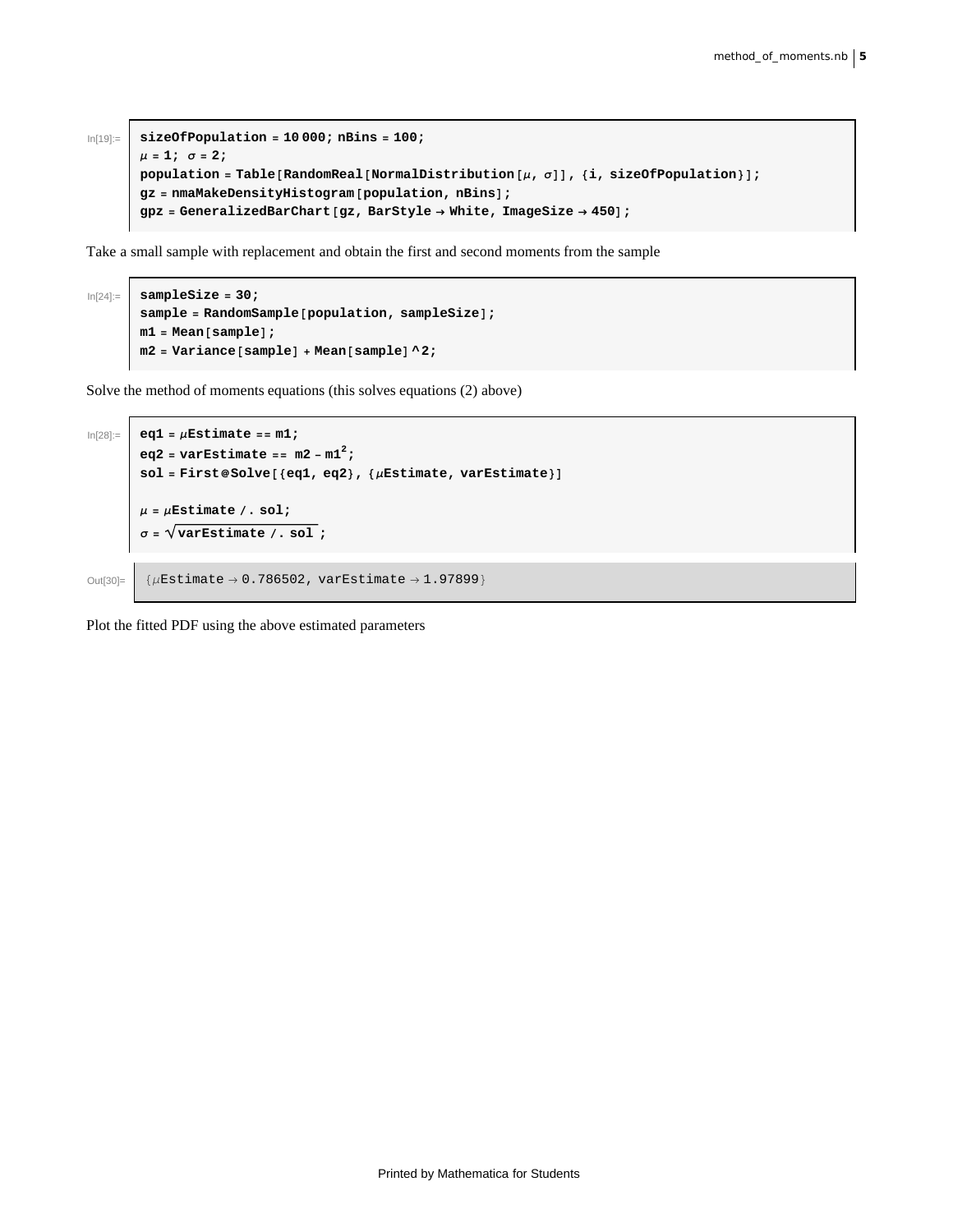

## **Example 2 fitting to Gamma**

Lets try to fit a Gamma on the data to see what we get Make some random data from Normal and plot its histogram (see appendix for function to make histogram)

```
In[37]:= sizeOfPopulation = 1000; nBins = 100; \alpha = 1; \lambda = 2;
       population = Table [RandomReal [GammaDistribution \alpha, \lambda] ], {i, sizeOfPopulation}];
       gz = nmaMakeDensityHistogram@population, nBinsD;
       gpz = GeneralizedBarChart@gz, BarStyle ® White, ImageSize ® 450D;
```
Take a small sample with replacement and obtain the first and second moments from the sample

```
In[42]:= sampleSize = 100;
         sample = RandomSample@population, sampleSizeD;
        m1 = Mean[sample];
        m2 = \text{Variance}[\text{sample}] + \text{Mean}[\text{sample}] \cdot 2;
```
Solve the method of moments equations (this solves equations (5) above)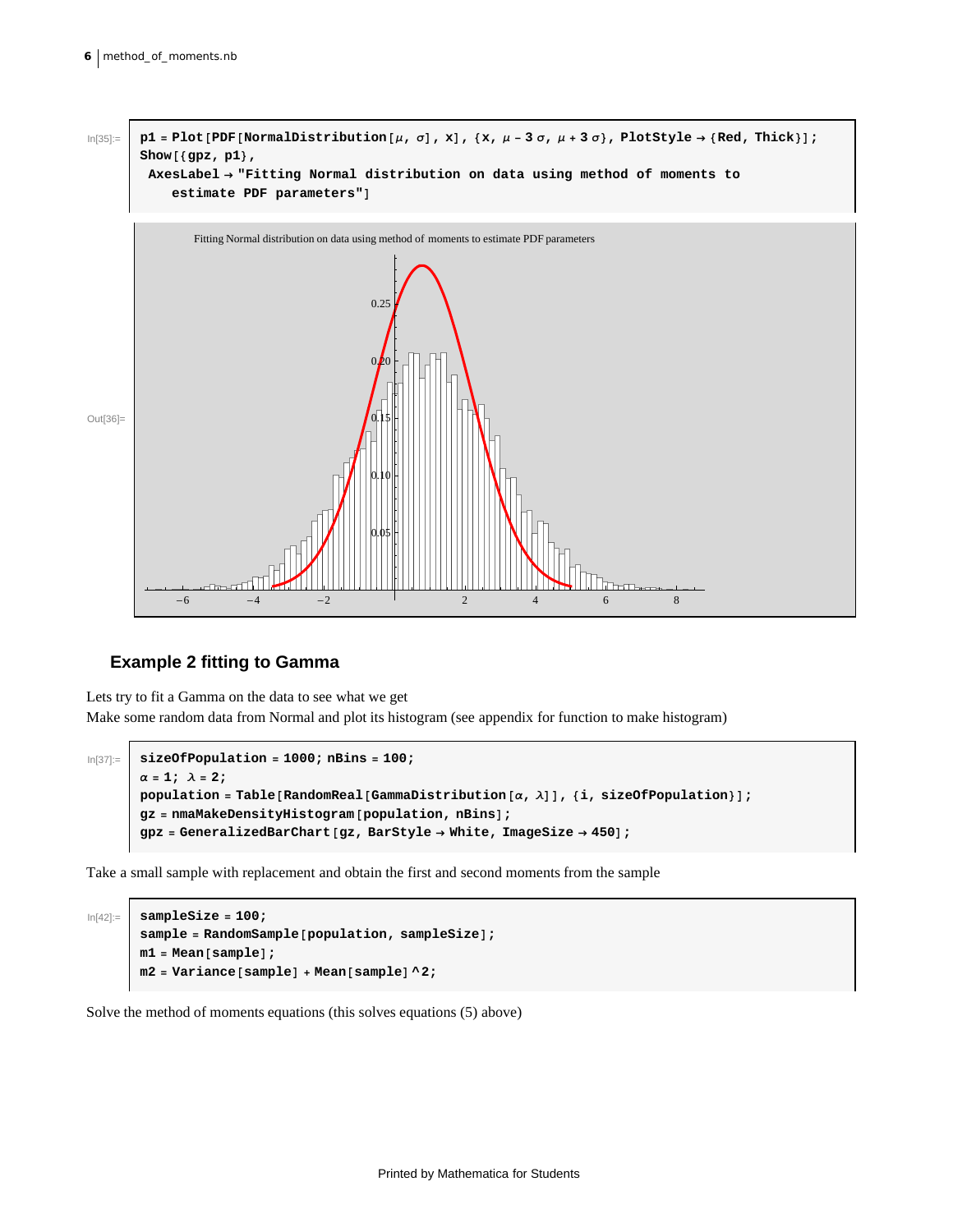

Plot the Gamma PDF using the above estimated parameters on top of the data



# **Appendix**

A function to plot histogram